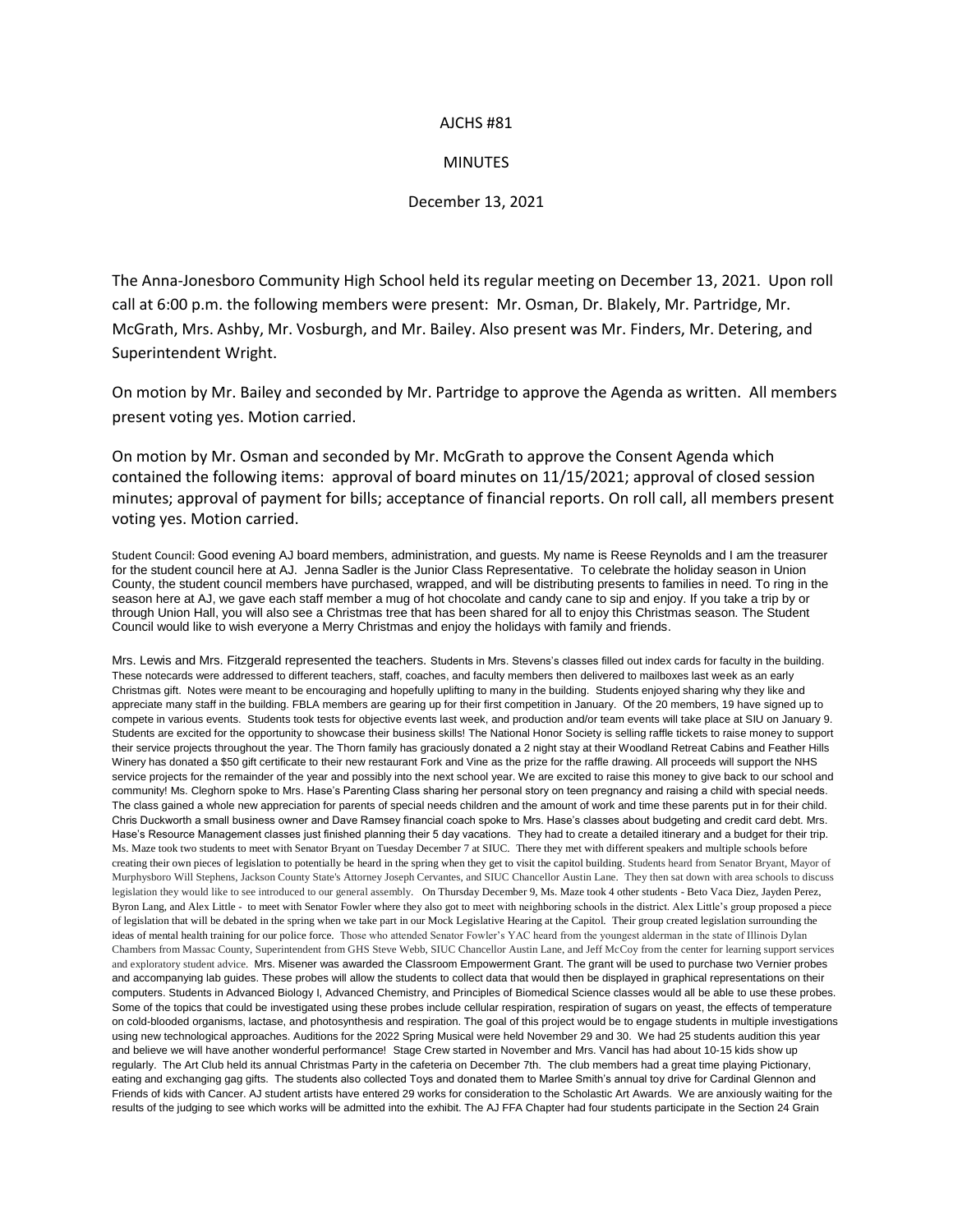and Poultry Fair. Senior Jace Huckstep displayed pictures from his work on the farm this summer. Junior Timothy Plott showed corn and soybeans raised on his family's farm. Junior Carmin Smith showed a dozen eggs laid by her chickens and she showed her Silkie Rooster. Sophomore Jason McAlister showed corn, soybeans, wheat and straw that were all grown on his family's farm. All students received an A rating on their projects. Abigail Dahmer, Jason McAlister, and Lawson Bigham competed in the Section 24 Agronomy CDE on November 16th. On November 23rd, nine FFA members went to Lincoln Elementary to assist the Union County Farm Bureau and Union County Ag in the Classroom with a lesson on pumpkins in the first grade classes. All of the students enjoyed interacting with the younger kids and can't wait for the opportunity to hopefully go back again. The Welding Lab is fully functional and being used by the Ag Construction Students. AJ Physical Education students in Mrs. Treece's classes had the extreme pleasure to have Sargent Wiseman of the Army National Guard and fellow soldiers provide an archery deer hunt in the lower gym on November 22nd. With November 22 being Mr. Finders birthday, he was invited down and participated in the hunt also. Students learned proper technique in shooting a bow and arrow. The activity is played with protective face mask and has rules much like the traditional game of dodgeball. Students along with Mrs. Treece volunteered to be the deer. Tons of fun and laughs were had throughout the day. Huge thank you to Sargent Wiseman for the opportunity and to Mr. Finders for being such a good sport. After school was dismissed on December 1st Mrs. Treece traveled to Tinley Park, Illinois where she attended the Illinois Association for Health, Physical Education, Recreation, and Dance Convention, "The Power of You," on December 2nd and 3rd. Mrs. Treece attended classes both days 8:15-4pm which included classes in Social Emotional Learning, tech for PE, IHT Heart Monitors & assessments, Optimizing Evaluations 2 and 3 Danielson Model, Strength and Conditioning, fundraising, and more. Mrs. Treece has scheduled a meeting with Mr. Detering and Mr. Finders to share information from the convention along with ideas of how to implement high quality SEL into Physical Education to ultimately reach students one a higher level. Mrs. Treece would like to thank Mr. Wright and the board for approving to reimburse the fees for conference registration and for providing the substitute for her classes while she attended the convention; it was a very informative and insightful experience. In the spirit of giving and the Holiday season, Mrs. Treece's classes adopted a child from the VFW Angel Tree directed by Mrs. Linda Jackson. Students meet Mrs. Treece at Walmart to pick out items for the child with the information about the child given by Mrs. Jackson. Funds to purchase the items were generously donated by Treece farm Specialties and Mrs. Treece's AJ Physical Education fund. Funds in the PE account are raised through fundraisers throughout the year and by generous community donations. Students who participated in shopping included Alex Little, Megan Wright, Nash Oxford, and former student Brylee Oxford. Though not all students were able to attend many tried to send monetary donations, but Mrs. Treece assured them that though their beautiful kind hearts were in the right place and their act of kindness was much appreciate she felt it best for students to be the shoppers, wrappers, and gift givers and let the PE fund and donation purchase the items to help support the community that has so graciously supported Mrs. Treece's program the last 3 and half years. Ms. Maze's government classes took part in a mock judicial hearing. Students argued the case Texas V. Johnson, where students had to prepare an argument to determine whether burning the American Flag in a means of protests is protected by the First Amendment or if there should be a constitutional amendment put into place to protect the flag from acts of desecration. Ms. Cleghorn's Culinary Arts classes planned, prepared food, and decorated for the AJ Christmas Party which was held at 3D Auction Barn. Steve Hornbeak and Eric Massey provided entertainment with their Dueling Piano Show. Everyone was very appreciative and fun was had by all that attended. We hope to continue this tradition and make it an annual event. Steve Wiseman from the National Guard came into Ms. Cleghorn's Culinary Arts classes and did a version of Chopped with MRE's. The students had a lot of fun and were surprised how tasty some of the MRE's were and could be with some added ingredients. The Seniors in Spanish 4 and Spanish Club traveled with Mr. Recuero to SIU for World Language Day just before Thanksgiving. They were able to attend 5 cultural sessions of their choice that varied between informational presentations about other cultures and languages to interactive activities like Salsa dancing and language lessons through virtual reality. Afterwards the cultural immersion experience continued with lunch at Abans Kitchen, a Yemeni restaurant in Carbondale, and a trip to La Panaderia, the Mexican bakery in Carbondale. On Friday, December 10th, Spanish club students learned to prepare a popular Latin American dish called *maduros* (sweet, fried plantains). In Mrs. Richbourg's Advanced Bio 2 classes, two of the research groups from the Planting Science project earned STAR Project nominations and one of the two groups WON!! The two projects were nominated by our research mentor Dr Devesh Shukla from the National Botanical Research Institute of India. The group that was nominated was Sydney Waun and Isabel Tehandon with Addi Hadley. They will receive a certificate of nomination from Planting Science. The group that won a STAR Project was Brylen Suggs, Malik Groh, and Evan Ray! They will be receiving certificates, t-shirts, and other prizes!

Mr. Finders reported on items as Curriculum Director; he spoke about Wildcat Academy, Grants, and the Teacher of the Month Initiative.

Principal Detering reported on Failure Report, Discipline, and Academic Intervention for the 2<sup>nd</sup> semester.

Superintendent Wright presented his administrative report. He updated that the School Maintenance Grant was approved for the roof replacement over the shop area. Members from the Building and Curriculum/Tech committees met and discussed projects for the future. Mr. Wright will get a list together by the January board meeting so they can update the 5 year plan.

On motion by Mr. Vosburgh and seconded by Mrs. Ashby for the Board to enter into closed session at 6:40 p.m. for the following reasons (1) The purpose of appointment, employment, compensation, discipline, performance, or dismissal of specific employee of the public body or legal counsel for the public body, including hearing testimony on a complaint lodged against an employee of the public body or against legal counsel for the public to determine its validity 5ILCS  $120/2(c)(1)$  The placement of